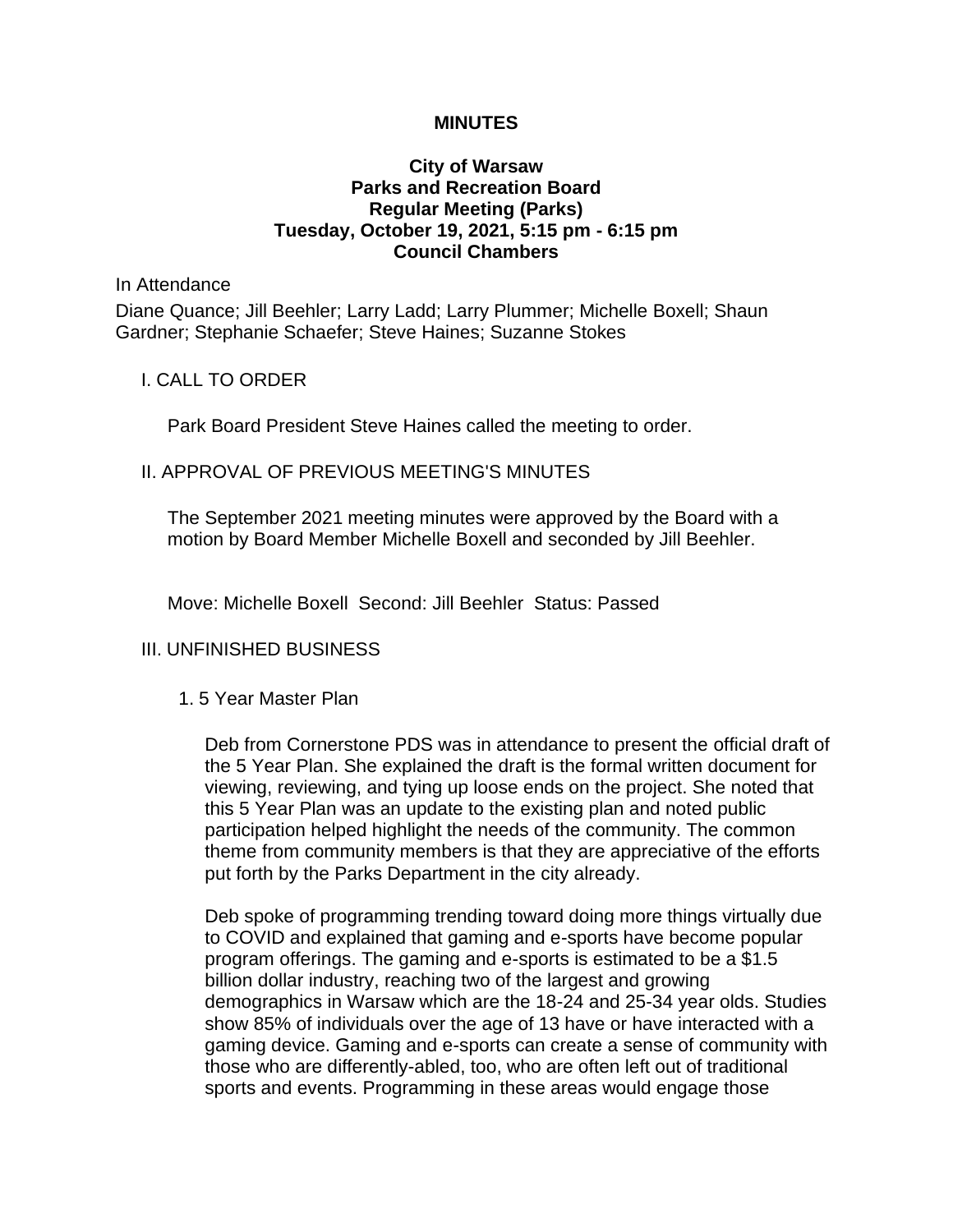demographics to interact with the Parks at a younger age and allow them to explore what the Parks offer as they grow. Deb also outlined maps showing park land deficiency areas, highlighting where to target for land acquisition within city limits.

## IV. NEW BUSINESS

#### 1. Bixler Pickleball Courts Naming Consideration

Parks Superintendent Larry Plummer submitted a letter to the Board from Richard Haddad, K21 President and CEO. He stated that, when he went to sign paperwork for the grant from K21 for the Bixler courts project, the organization expressed interest in naming the courts after the foundation. Haddad stated that it would help further the mission of K21 to have their name posted publicly so that people could see the foundation's funds in action. Plummer stated this naming situation differed from previous naming requests as K21 has donated somewhere around \$85,000 for the courts and opened the floor for discussion on the matter.

Board Member Jill Beehler inquired if there would be people upset over the naming of the courts, but Plummer mentioned there have been other places named previously such as Glover Pavilion and Castaldi Fountain. Board Vice President Larry Ladd said K21 has always been supportive of the Parks system so he saw no issue in it. Plummer advised it could be a sign simply saying K21 Courts facing State Road 15. Beehler asked to clarify whether the naming would be just for the new pickle ball courts or all of the courts and Plummer said it would be all of them. Board Member Michelle Boxell supported giving K21 the naming rights and made a motion to allow K21 to rename the Bixler courts. Beehler seconded the motion.

Move: Michelle Boxell Second: Jill Beehler Status: Passed

#### 2. Recreation Report

Recreation Director Stephanie Schaefer let the Board know that Fall Family Fun was a success with over 400 participants. Everyone was highly engaged and participating in the games, photo spots, and cabin activities. The ceramic take home kits sold out completely and Schaefer mentioned she was asked by someone if they could be made available more often. Imagination Station began again on October 18 and as of meeting time, only 3 of 50 craft kits remained unclaimed. November has a Paint in the Park event with people already signed up. Activities and offerings are being advertised through Facebook, flyers, and an information sheet in the Imagination Station bag with instructions on how to get the next kit.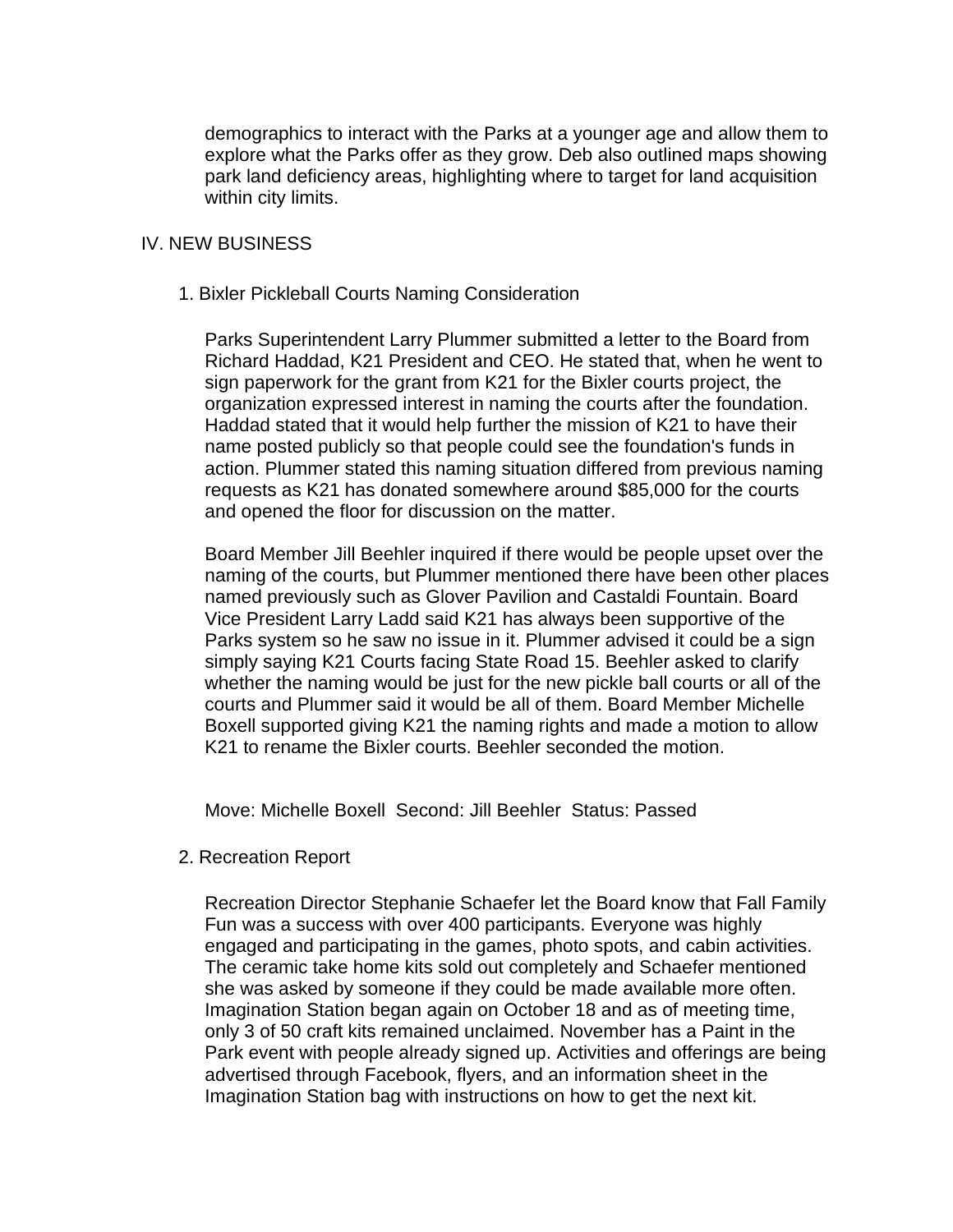# 3. Maintenance Report

Maintenance Director Shaun Gardner informed the Board that the Pike Lake Campground has been completely winterized with piers in and water lines blown. Improvements have begun on the last row that has not seen any work done yet, row B with manager spot. Sewer line repairs have been done and the grade of the ground is being raised to help with drainage. The concrete is going in for the manager spot and soon the lot will be grassed and strawed. Plummer added that the electrical at the campground is being revamped due to issues that caused a fire on the wiring previously. NIPSCO is setting individual meters for each row that can be shut off independently of one another. The Parks has never had the ability to do that before and now is the time to do that for safety reasons. G&G got a telephone pole for the project today so the Parks electrician is able to get all the pieces in place to complete the wiring when it becomes available. Gardner said he is happy with the way the things are going and anticipates managing projects will be easier with the new power independence.

Beyer Park has a lot of filling to do and timbers to be set. Weather has been the cause for the delay in the project. Gardner added that several boards have also been recently replaced on the boardwalk.

City Council and Board Member Diane Quance asked when the DNR piers will be removed for the season. Gardner stated that the DNR shows up and pulls them without any advanced notice to the Parks.

Board Member Jill Beehler asked if there were more campsites added with the Firemen's Building was finished. Plummer said it is in the plan to accomplish and discussions are being had with the Street Department to see what can be done in house, but expansion is likely 2-3 years down the road yet.

# V. OTHER MATTERS TO COME BEFORE THE BOARD

Board President Steve Haines inquired about the Park Board luncheon in December to make sure Linda & Ira from the campground as well as Dan from Hire Park were going to be invited. Confirmed the date of the luncheon is December 7, 2021 at the Firemen's Building with catering quotes forthcoming. Plummer expressed appreciation for the Board sponsoring the staff luncheon every year.

## VI. MEETING REVIEW

# VII. ADJOURNMENT